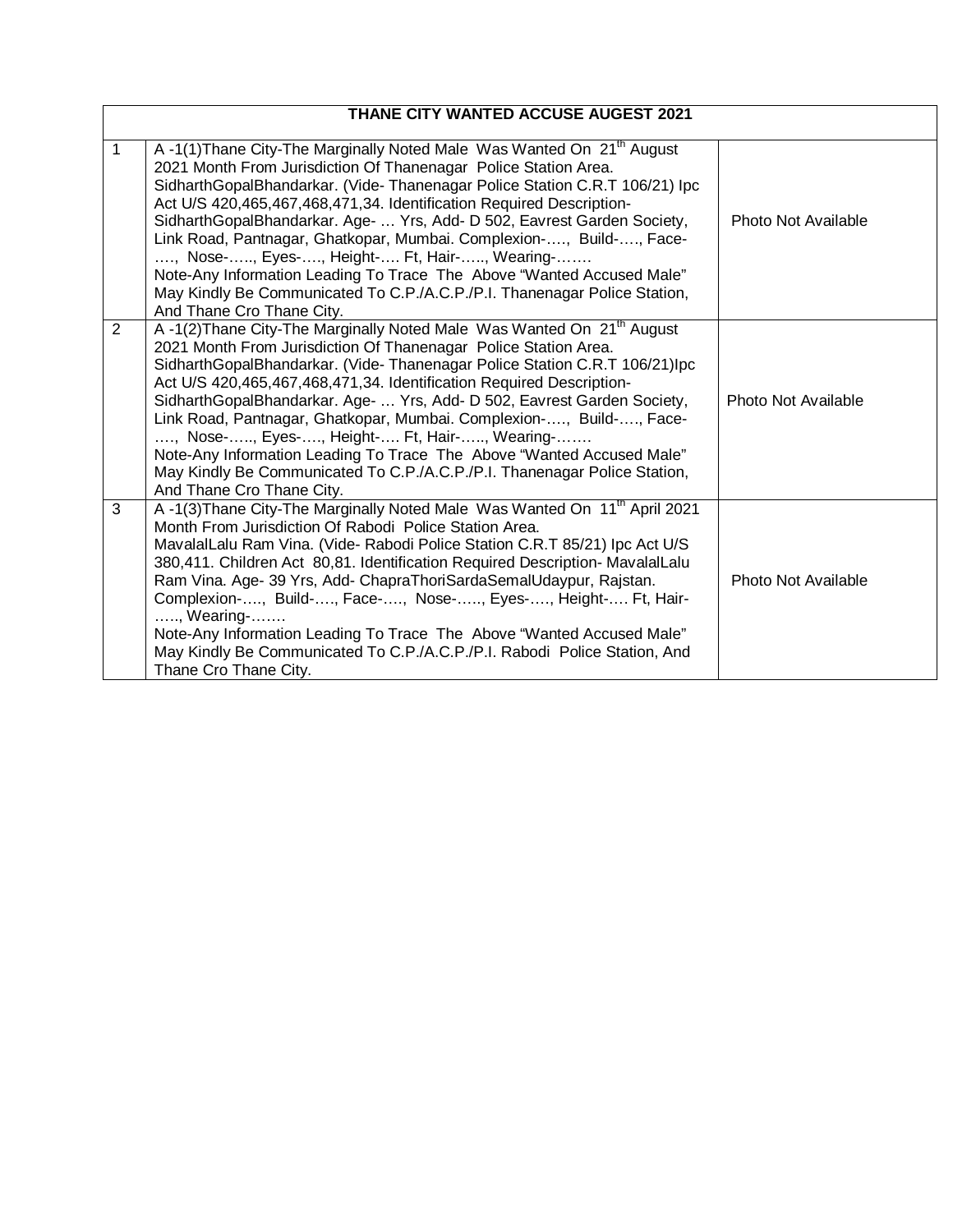| $\overline{4}$ | A-1(4) Thane City-The Marginally Noted Male Was Wanted On 05 <sup>th</sup><br>August 2021 Month From Jurisdiction Of Manpada Police Station Area.<br>Sudip Kumar Ramesh Tiwari. (Vide- Manpada Police Station C.R.T<br>143/21)Ipc Act U/S 420,406,34. Identification Required Description-<br>Sudip Kumar Ramesh Tiwari. Age-  Yrs, Add- Hariom Building Room<br>No, 108, Oxilium Hospital Side, Aadiwali Road, Kalyan East.<br>Complexion-, Build-, Face-, Nose-, Eyes-, Height- Ft,<br>Hair-, Wearing-<br>Note-Any Information Leading To Trace The Above "Wanted Accused<br>Male" May Kindly Be Communicated To C.P./A.C.P./P.I. Manpada Police<br>Station, And Thane Cro Thane City. | <b>Photo Not Available</b> |
|----------------|------------------------------------------------------------------------------------------------------------------------------------------------------------------------------------------------------------------------------------------------------------------------------------------------------------------------------------------------------------------------------------------------------------------------------------------------------------------------------------------------------------------------------------------------------------------------------------------------------------------------------------------------------------------------------------------|----------------------------|
| 5              | A-1(5) Thane City-The Marginally Noted Male Was Wanted On 05 <sup>th</sup><br>August 2021 Month From Jurisdiction Of Manpada Police Station Area.<br>VaibhavJadhav. (Vide- Manpada Police Station C.R.T 143/21)lpc Act U/S<br>420,406,34. Identification Required Description- VaibhavJadhav. Age-<br>Yrs, Add- Orchid Square Building No.18 Room No. 204, Sarvoday<br>Nagar, Ambernath, East. Complexion-, Build-, Face-, Nose-,<br>Eyes-, Height- Ft, Hair-, Wearing-<br>Note-Any Information Leading To Trace The Above "Wanted Accused<br>Male" May Kindly Be Communicated To C.P./A.C.P./P.I. Manpada<br>Police Station, And Thane Cro Thane City.                                  | <b>Photo Not Available</b> |
| 6              | A-1(6) Thane City-The Marginally Noted Male Was Wanted On 21 <sup>th</sup><br>August 2021 Month From Jurisdiction Of Manpada Police Station Area.<br>KiranAmrutBansode / Nagarya. (Vide- Manpada Police Station C.R.T<br>320/21)Ipc Act U/S 326,324,504,34 Identification Required Description-<br>KiranAmrutBansode / Nagarya. Age-  Yrs, Add- Ganesh Chowk, Kaka<br>Dhaba Back Side, Aadiwali, Kalyan East. Complexion-, Build-,<br>Face-, Nose-, Eyes-, Height- Ft, Hair-, Wearing-<br>Note-Any Information Leading To Trace The Above "Wanted Accused<br>Male" May Kindly Be Communicated To C.P./A.C.P./P.I. Manpada Police<br>Station, And Thane Cro Thane City.                   | <b>Photo Not Available</b> |
| $\overline{7}$ | A-1(7) Thane City-The Marginally Noted Male Was Wanted On 28 <sup>th</sup><br>August 2021 Month From Jurisdiction Of Manpada Police Station Area.<br>AmolJivansingh Rajput. (Vide- Manpada Police Station C.R.T 133/20)lpc<br>Act U/S 379 Identification Required Description- AmolJivansingh Rajput.<br>Age-  Yrs, Add- SadguruMaharajDewstanDatala, Tal- Malakapur, Dist-<br>Buldhana. Complexion-, Build-, Face-, Nose-, Eyes-,<br>Height- Ft, Hair-, Wearing-<br>Note-Any Information Leading To Trace The Above "Wanted Accused<br>Male" May Kindly Be Communicated To C.P./A.C.P./P.I. Manpada Police<br>Station, And Thane Cro Thane City.                                        | <b>Photo Not Available</b> |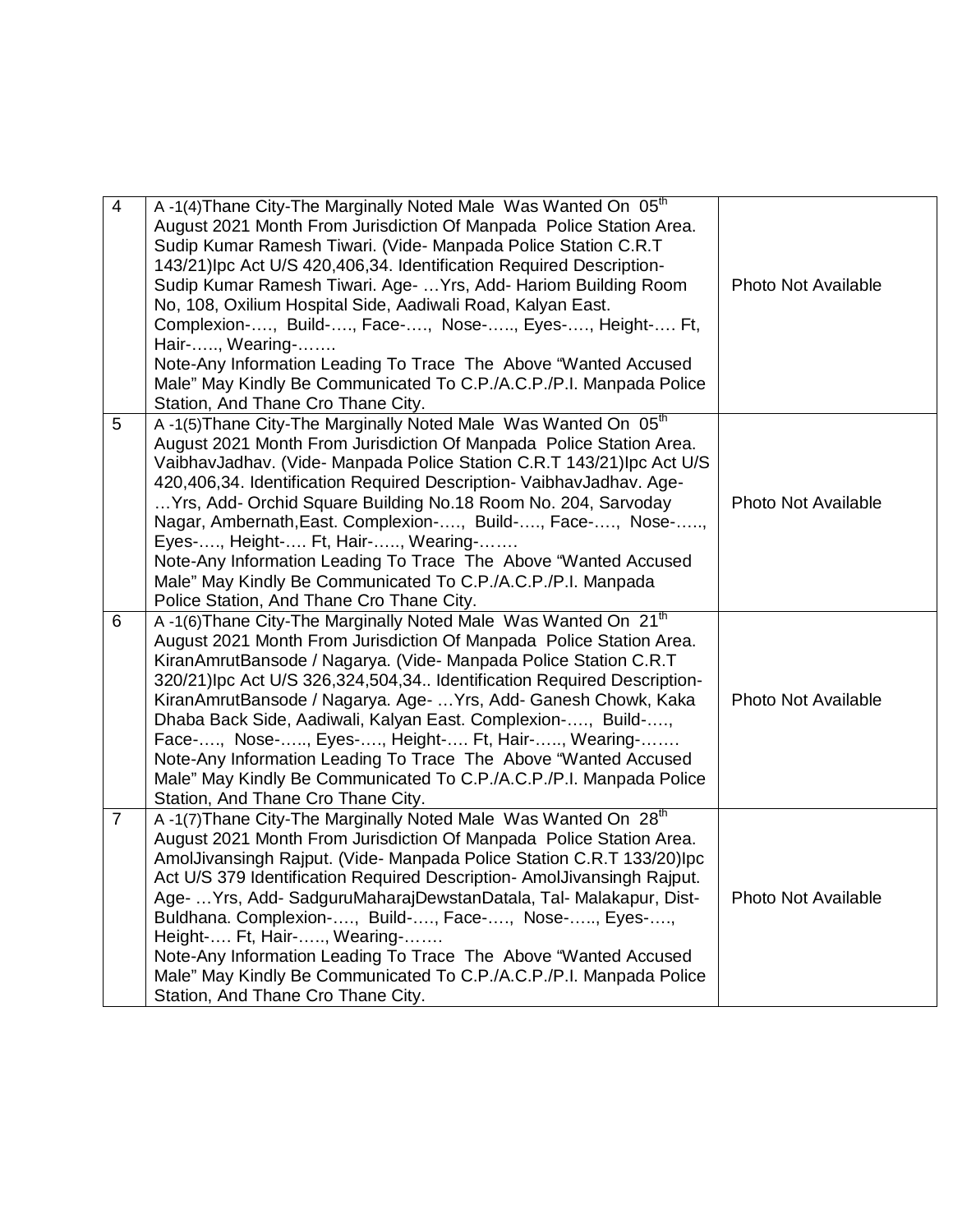| 8  | A -1(8) Thane City-The Marginally Noted Male Was Wanted On 20 <sup>th</sup><br>August 2021 Month From Jurisdiction Of Khadakpada Police Station |                            |
|----|-------------------------------------------------------------------------------------------------------------------------------------------------|----------------------------|
|    | Area.                                                                                                                                           |                            |
|    | Abbas / BdaYunusIrani. (Vide- Khadakpada Police Station C.R.T 121/21)                                                                           |                            |
|    | Ipc Act U/S 392,34. Identification Required Description-Abbas /                                                                                 | Photo Not Available        |
|    | BdaYunusIrani. Age-  Yrs, Add- IraniVastiAmbivaliKalyan. Complexion-                                                                            |                            |
|    |                                                                                                                                                 |                            |
|    | , Build-, Face-, Nose-, Eyes-, Height- Ft, Hair-,                                                                                               |                            |
|    | Wearing-                                                                                                                                        |                            |
|    | Note-Any Information Leading To Trace The Above "Wanted Accused                                                                                 |                            |
|    | Male" May Kindly Be Communicated To C.P./A.C.P./P.I. Khadakpada                                                                                 |                            |
|    | Police Station, And Thane Cro Thane City.                                                                                                       |                            |
| 9  | A -1(9) Thane City-The Marginally Noted Male Was Wanted On 20 <sup>th</sup>                                                                     |                            |
|    | August 2021 Month From Jurisdiction Of Khadakpada Police Station                                                                                |                            |
|    | Area.                                                                                                                                           |                            |
|    | Heri / NisamHusanIrani. (Vide- Khadakpada Police Station C.R.T 121/21)                                                                          |                            |
|    | Ipc Act U/S 392,34. Identification Required Description-Heri /                                                                                  | <b>Photo Not Available</b> |
|    | NisamHusanIrani. Age-  Yrs, Add- IraniVastiAmbivaliKalyan.                                                                                      |                            |
|    | Complexion-, Build-, Face-, Nose-, Eyes-, Height- Ft,                                                                                           |                            |
|    | Hair-, Wearing-                                                                                                                                 |                            |
|    | Note-Any Information Leading To Trace The Above "Wanted Accused                                                                                 |                            |
|    | Male" May Kindly Be Communicated To C.P./A.C.P./P.I. Khadakpada                                                                                 |                            |
|    | Police Station, And Thane Cro Thane City.                                                                                                       |                            |
| 10 | A-1(10) Thane City-The Marginally Noted Male Was Wanted On 20 <sup>th</sup>                                                                     |                            |
|    | August 2021 Month From Jurisdiction Of Khadakpada Police Station                                                                                |                            |
|    | Area.                                                                                                                                           |                            |
|    | Abbas SalimIrani. (Vide- Khadakpada Police Station C.R.T 121/21)Ipc                                                                             |                            |
|    | Act U/S 392,34. Identification Required Description- Abbas SalimIrani.                                                                          | Photo Not Available        |
|    | Age-  Yrs, Add- IraniVastiAmbivaliKalyan. Complexion-, Build-,                                                                                  |                            |
|    | Face-, Nose-, Eyes-, Height- Ft, Hair-, Wearing-                                                                                                |                            |
|    | Note-Any Information Leading To Trace The Above "Wanted Accused                                                                                 |                            |
|    | Male" May Kindly Be Communicated To C.P./A.C.P./P.I. Khadakpada                                                                                 |                            |
|    | Police Station, And Thane Cro Thane City.                                                                                                       |                            |
| 11 | A-1(11) Thane City-The Marginally Noted Male Was Wanted On 10 <sup>th</sup>                                                                     |                            |
|    | August 2021 Month From Jurisdiction Of Khadakpada Police Station                                                                                |                            |
|    | Area.                                                                                                                                           |                            |
|    | Ali HasanAfasarJafri / Abu Irani. (Vide- Khadakpada Police Station C.R.T                                                                        |                            |
|    | 101/21) lpc Act U/S 324,323,427,504,34. Identification Required                                                                                 | Photo Not Available        |
|    | Description- Ali HasanAfasarJafri / Abu Irani. Age-  Yrs, Add- Chowl                                                                            |                            |
|    | No. 04, Patil Nagar Bhaskar School Ambivali. Complexion-, Build-,                                                                               |                            |
|    | Face-, Nose-, Eyes-, Height- Ft, Hair-, Wearing-                                                                                                |                            |
|    | Note-Any Information Leading To Trace The Above "Wanted Accused                                                                                 |                            |
|    | Male" May Kindly Be Communicated To C.P./A.C.P./P.I. Khadakpada                                                                                 |                            |
|    | Police Station, And Thane Cro Thane City.                                                                                                       |                            |
| 12 | A-1(12) Thane City-The Marginally Noted Male Was Wanted On 10 <sup>th</sup>                                                                     |                            |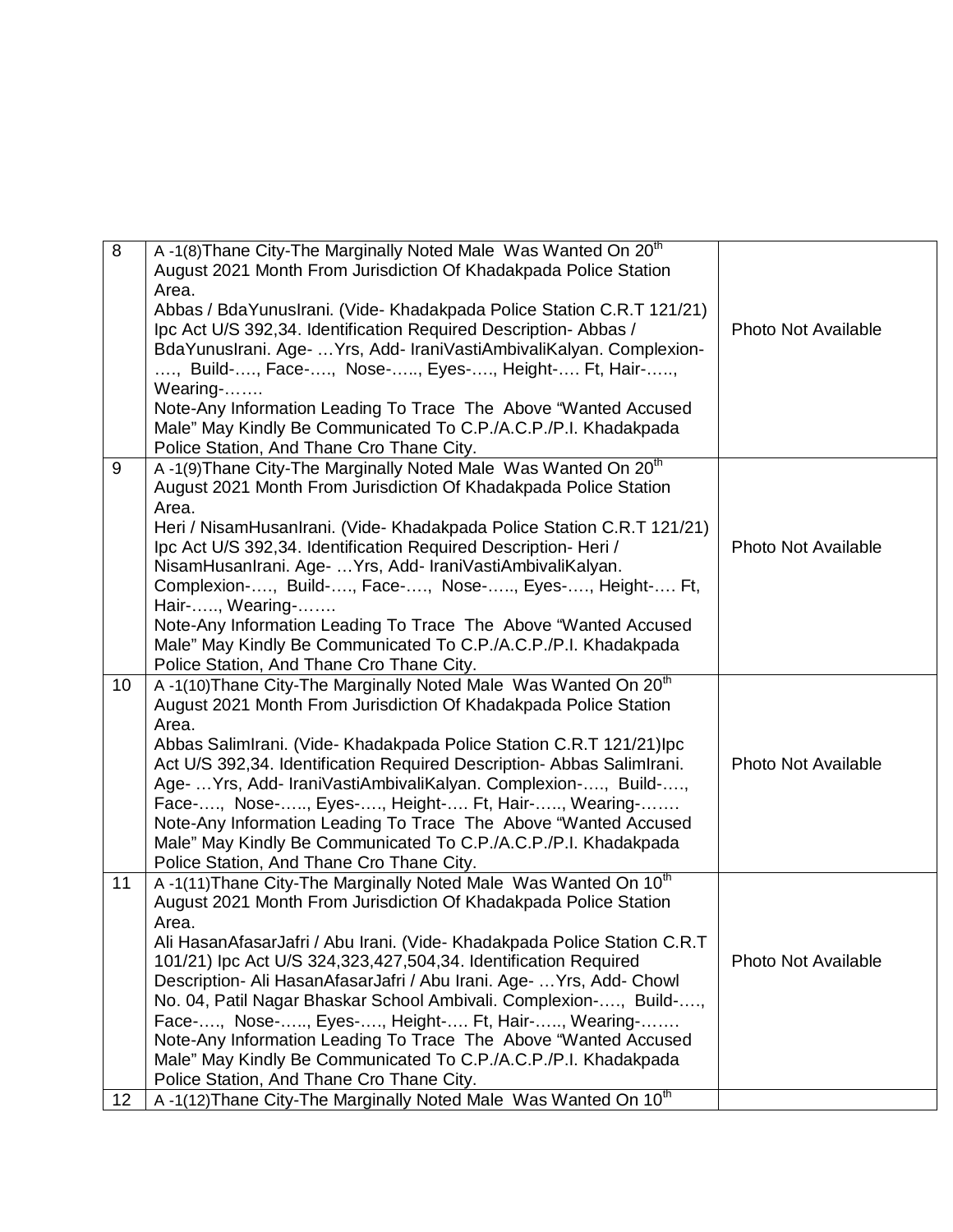|    | August 2021 Month From Jurisdiction Of Khadakpada Police Station<br>Area.                                                                          |                            |
|----|----------------------------------------------------------------------------------------------------------------------------------------------------|----------------------------|
|    | Salman Amadulhalrani Salman Asud. (Vide- Khadakpada Police Station                                                                                 |                            |
|    | C.R.T 101/21) lpc Act U/S 324,323,427,504,34. Identification Required                                                                              | <b>Photo Not Available</b> |
|    | Description- Salman Amadulhalrani Salman Asud. Age-  Yrs, Add- Patil                                                                               |                            |
|    | Nagar Bhaskar School Ambivali. Complexion-, Build-, Face-,                                                                                         |                            |
|    | Nose-, Eyes-, Height- Ft, Hair-, Wearing-                                                                                                          |                            |
|    | Note-Any Information Leading To Trace The Above "Wanted Accused<br>Male" May Kindly Be Communicated To C.P./A.C.P./P.I. Khadakpada                 |                            |
|    | Police Station, And Thane Cro Thane City.                                                                                                          |                            |
| 13 | A-1(13) Thane City-The Marginally Noted Male Was Wanted On 28 <sup>th</sup>                                                                        |                            |
|    | August 2021 Month From Jurisdiction Of Mahatma Phule Police Station                                                                                |                            |
|    | Area.                                                                                                                                              |                            |
|    | JyuliyaLorenceFarnandis. (Vide- Mahatma Phule Police Station C.R.T                                                                                 |                            |
|    | 438/21) lpc Act U/S 363,370(4),34 Children Act 80,81. Identification                                                                               | <b>Photo Not Available</b> |
|    | Required Description- JyuliyaLorenceFarnandis . Age-  Yrs, Add- C /                                                                                |                            |
|    | 30, Mahatma Fhule Nagar, A.G.Khan Road, Varli, Mumbai 18.<br>Complexion-, Build-, Face-, Nose-, Eyes-, Height- Ft,                                 |                            |
|    | Hair-, Wearing-                                                                                                                                    |                            |
|    | Note-Any Information Leading To Trace The Above "Wanted Accused                                                                                    |                            |
|    | Male" May Kindly Be Communicated To C.P./A.C.P./P.I. Mahatma Phule                                                                                 |                            |
|    | Police Station, And Thane Cro Thane City.                                                                                                          |                            |
| 14 | A-1(14) Thane City-The Marginally Noted Male Was Wanted On 23 <sup>th</sup>                                                                        |                            |
|    | August 2021 Month From Jurisdiction Of Mahatma Phule Police Station                                                                                |                            |
|    | Area.<br>Mithun / RupeshPalande. (Vide- Mahatma Phule Police Station C.R.T                                                                         |                            |
|    | 475/21) lpc Act U/S 376,376(2)(L),341,392,202,212,34. Identification                                                                               | <b>Photo Not Available</b> |
|    | Required Description- Mithun / RupeshPalande. Age-  Yrs, Add-                                                                                      |                            |
|    | KalwaDist Thane. Complexion-, Build-, Face-, Nose-, Eyes-                                                                                          |                            |
|    | , Height- Ft, Hair-, Wearing-                                                                                                                      |                            |
|    | Note-Any Information Leading To Trace The Above "Wanted Accused                                                                                    |                            |
|    | Male" May Kindly Be Communicated To C.P./A.C.P./P.I. Mahatma Phule                                                                                 |                            |
|    | Police Station, And Thane Cro Thane City.                                                                                                          |                            |
| 15 | A-1(15) Thane City-The Marginally Noted Male Was Wanted On 27 <sup>th</sup><br>August 2021 Month From Jurisdiction Of Mahatma Phule Police Station |                            |
|    | Area.                                                                                                                                              |                            |
|    | Rajesh Thadani. (Vide- Mahatma Phule Police Station C.R.T 280/21) lpc                                                                              |                            |
|    | Act U/S 328, 188, 272, 273, Food Act 2006 And 2011 Act 26(2)(K)                                                                                    | <b>Photo Not Available</b> |
|    | Identification Required Description- Rajesh Thadani. Age-  Yrs, Add-                                                                               |                            |
|    | Ulhasnagar 4. Complexion-, Build-, Face-, Nose-, Eyes-,                                                                                            |                            |
|    | Height- Ft, Hair-, Wearing-                                                                                                                        |                            |
|    | Note-Any Information Leading To Trace The Above "Wanted Accused                                                                                    |                            |
|    | Male" May Kindly Be Communicated To C.P./A.C.P./P.I. Mahatma Phule                                                                                 |                            |
|    | Police Station, And Thane Cro Thane City.                                                                                                          |                            |
| 16 | A-1(16) Thane City-The Marginally Noted Male Was Wanted On 28th                                                                                    |                            |
|    | August 2021 Month From Jurisdiction Of Mahatma Phule Police Station                                                                                |                            |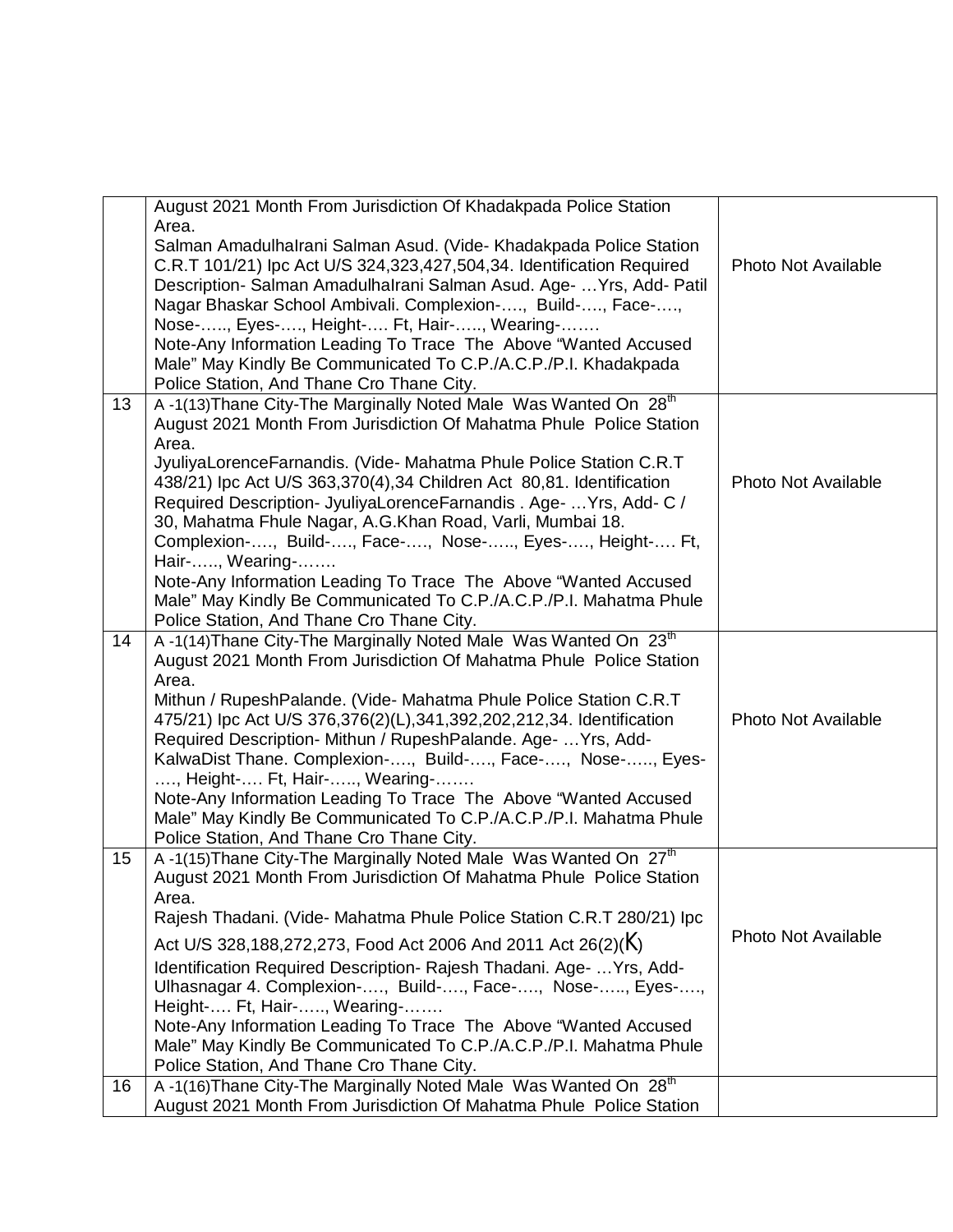|    | Area.<br>Anna/ Vijay / Fakir AppaRajuNaik. (Vide- Mahatma Phule Police Station<br>C.R.T T 145/21) lpc Act U/S Drugs And Food 1985 Act 8 (K), 20 (K), 29<br>Identification Required Description- Anna/ Vijay / Fakir<br>AppaRajuNaikAge-  Yrs, Add- Happy Home Society, PadaleGaon,<br>KlyanShil Road, Dombivali East, Tal- Klyan. Permanent Address- Darga<br>Back Side, Nagarapalika School, Gobargas, C.B.T. Circle Belgaon,<br>Gujrat. Complexion-, Build-, Face-, Nose-, Eyes-, Height-<br>Ft, Hair-, Wearing-<br>Note-Any Information Leading To Trace The Above "Wanted Accused<br>Male" May Kindly Be Communicated To C.P./A.C.P./P.I. Mahatma Phule<br>Police Station, And Thane Cro Thane City.     | Photo Not Available        |
|----|--------------------------------------------------------------------------------------------------------------------------------------------------------------------------------------------------------------------------------------------------------------------------------------------------------------------------------------------------------------------------------------------------------------------------------------------------------------------------------------------------------------------------------------------------------------------------------------------------------------------------------------------------------------------------------------------------------------|----------------------------|
| 17 | A-1(17) Thane City-The Marginally Noted Male Was Wanted On 28 <sup>th</sup><br>August 2021 Month From Jurisdiction Of Mahatma Phule Police Station<br>Area.<br>MahendraGulababhaiSonkar. (Vide- Mahatma Phule Police Station<br>C.R.T T 145/21) lpc Act U/S Drugs And Food 1985 Act 8 (K), 20 (K), 29<br>Identification Required Description- MahendraGulababhaiSonkar Age-<br>Yrs, Add- Sion Gaon Tal Valpad, Dist- Suraj, State- Gujrat.<br>Complexion-, Build-, Face-, Nose-, Eyes-, Height- Ft,<br>Hair-, Wearing-<br>Note-Any Information Leading To Trace The Above "Wanted Accused<br>Male" May Kindly Be Communicated To C.P./A.C.P./P.I. Mahatma Phule<br>Police Station, And Thane Cro Thane City. | <b>Photo Not Available</b> |
| 18 | A -1(18) Thane City-The Marginally Noted Male Was Wanted On 10 <sup>th</sup><br>August 2021 Month From Jurisdiction Of Central Police Station Area.<br>KetanGhanshyamBadole. (Vide- Central Police Station C.R.T 61/21) lpc<br>Act U/S 341,427,465,467,468,471,34. Identification Required Description-<br>KetanGhanshyamBadole. Age-  Yrs, Add- KirtiNiwas, Samatanagar,<br>Kurla Camp, Ulhasnagar 4. Complexion-, Build-, Face-, Nose-<br>, Eyes-, Height- Ft, Hair-, Wearing-<br>Note-Any Information Leading To Trace The Above "Wanted Accused<br>Male" May Kindly Be Communicated To C.P./A.C.P./P.I. Central Police<br>Station, And Thane Cro Thane City.                                             | <b>Photo Not Available</b> |

| 119 | <sup>1</sup>   A -1(19)Thane City-The Marginally Noted Male Was Wanted On $10^{\text{th}}$ |  |
|-----|--------------------------------------------------------------------------------------------|--|
|     | August 2021 Month From Jurisdiction Of Central Police Station Area.                        |  |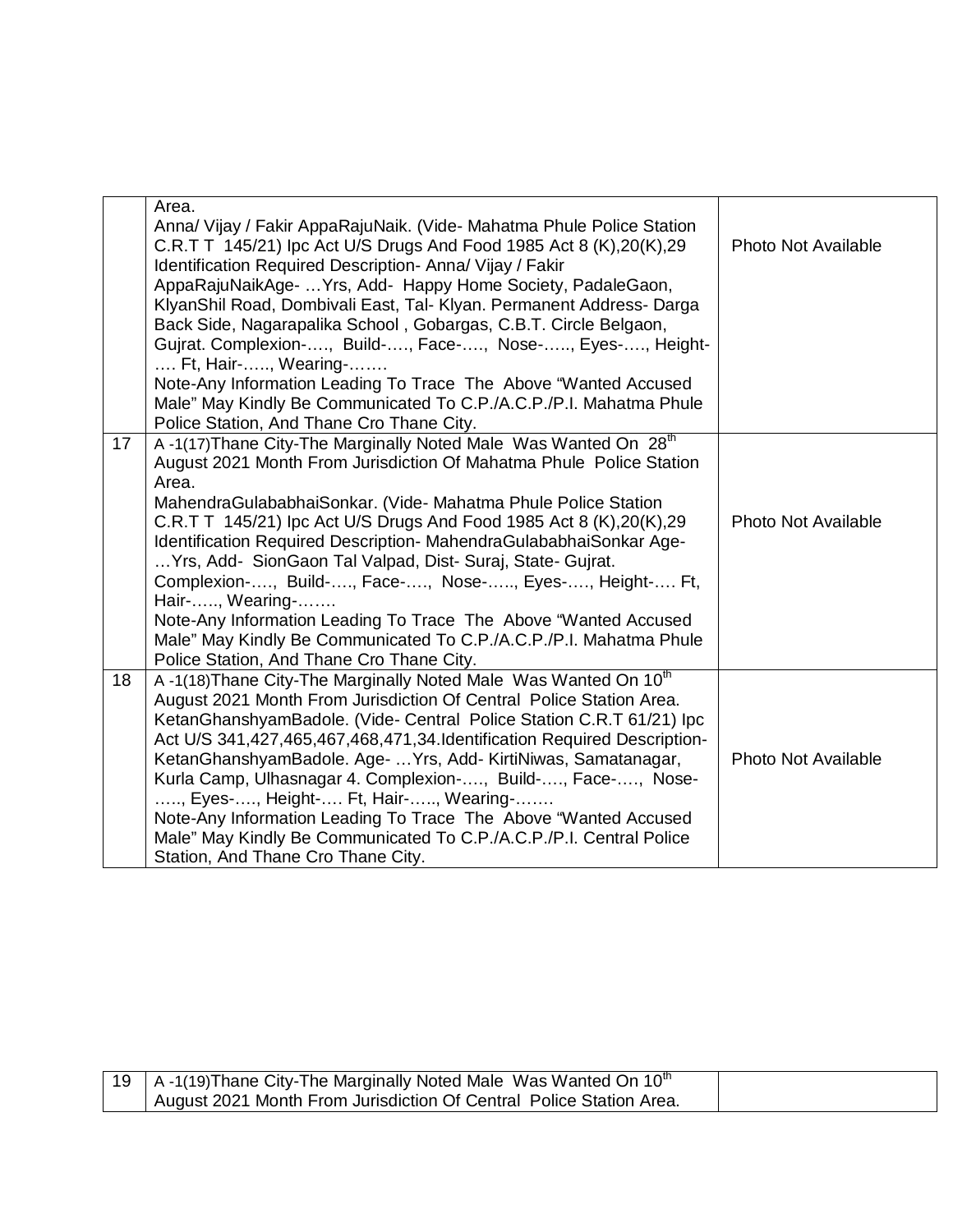|    | HarjitsinghBrijpalsinghSobi. (Vide- Central Police Station C.R.T 61/21)<br>Ipc Act U/S 341,427,465,467,468,471,34. Identification Required<br>Description-HarjitsinghBrijpalsinghSobi. Age-  Yrs, Add-BmcBuiding<br>No. 04 Room No. 05, Rawli Camp, SoinKoliwada, Mumbai. Complexion-<br>, Build-, Face-, Nose-, Eyes-, Height- Ft, Hair-,<br>Wearing-<br>Note-Any Information Leading To Trace The Above "Wanted Accused<br>Male" May Kindly Be Communicated To C.P./A.C.P./P.I. Central Police<br>Station, And Thane Cro Thane City.                                                                                                                                                                               | Photo Not Available        |
|----|----------------------------------------------------------------------------------------------------------------------------------------------------------------------------------------------------------------------------------------------------------------------------------------------------------------------------------------------------------------------------------------------------------------------------------------------------------------------------------------------------------------------------------------------------------------------------------------------------------------------------------------------------------------------------------------------------------------------|----------------------------|
| 20 | A-1(20) Thane City-The Marginally Noted Male Was Wanted On 30 <sup>th</sup><br>August 2021 Month From Jurisdiction Of Ambernath Police Station Area.<br>Bebtai / ChoturaoTryanbakSalwe (Koli) (Vide-Ambernath Police Station<br>C.R.T 680/19) Ipc Act U/S 363,366, (A) 34. Identification Required<br>Description- Chotu / ChoturaoTryanbakSalwe (Koli) Age- 50 Yrs, Add-<br>Room No. 22, Shardanagar, Ekvira Temple Side, Dewpur, Dhule, Dist-<br>Dhule. Complexion-, Build-, Face-, Nose-, Eyes-, Height-<br>Ft, Hair-, Wearing-<br>Note-Any Information Leading To Trace The Above "Wanted Accused<br>Male" May Kindly Be Communicated To C.P./A.C.P./P.I. Ambernath<br>Police Station, And Thane Cro Thane City. | <b>Photo Not Available</b> |
| 21 | A-1(21) Thane City-The Marginally Noted Male Was Wanted On 30 <sup>th</sup><br>August 2021 Month From Jurisdiction Of Ambernath Police Station Area.<br>Sumit Rajesh Parmal(Vide- Ambernath Police Station C.R.T 319/21) Ipc<br>Act U/S 324, 323, 34, Arm Act 4, 25 Maharashtra Police Act 37(1),<br>(3), 135. Identification Required Description- Sumit Rajesh Parmal Age-<br>Yrs, Add- AmitGawari Room, Bhawanichouk, Shivling, Ambernath<br>West. Complexion-, Build-, Face-, Nose-, Eyes-, Height-<br>Ft, Hair-, Wearing-<br>Note-Any Information Leading To Trace The Above "Wanted Accused<br>Male" May Kindly Be Communicated To C.P./A.C.P./P.I. Ambernath<br>Police Station, And Thane Cro Thane City.     | <b>Photo Not Available</b> |
| 22 | A-1(22) Thane City-The Marginally Noted Male Was Wanted On 30 <sup>th</sup><br>August 2021 Month From Jurisdiction Of Ambernath Police Station Area.<br>Chotu / ChoturaoTryanbakSalwe (Koli) (Vide-Ambernath Police Station<br>C.R.T 680/19)lpc Act U/S 363,366, (A) 34. Identification Required<br>Description- Chotu / ChoturaoTryanbakSalwe (Koli) Age- 50 Yrs, Add-<br>Room No. 22, Shardanagar, Ekvira Temple Side, Dewpur, Dhule, Dist-<br>Dhule. Complexion-, Build-, Face-, Nose-, Eyes-, Height-<br>Ft, Hair-, Wearing-<br>Note-Any Information Leading To Trace The Above "Wanted Accused<br>Male" May Kindly Be Communicated To C.P./A.C.P./P.I. Ambernath<br>Police Station, And Thane Cro Thane City.   | Photo Not Available        |
| 23 | A-1(23) Thane City-The Marginally Noted Male Was Wanted On 10 <sup>th</sup><br>August 2021 Month From Jurisdiction Of Badlapur East Police Station<br>Area.                                                                                                                                                                                                                                                                                                                                                                                                                                                                                                                                                          |                            |